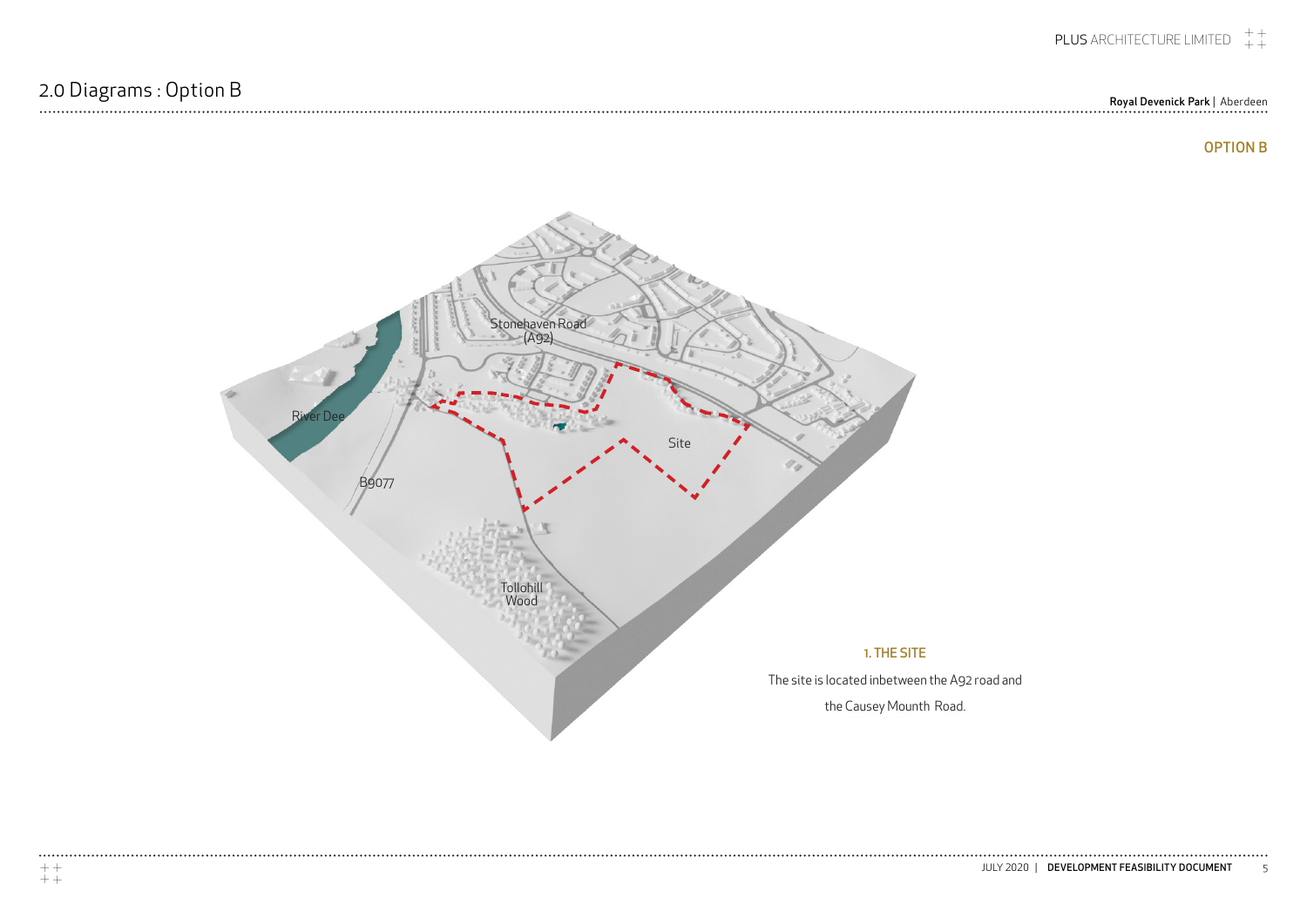Royal Devenick Park | Aberdeen

........



## OPTION B